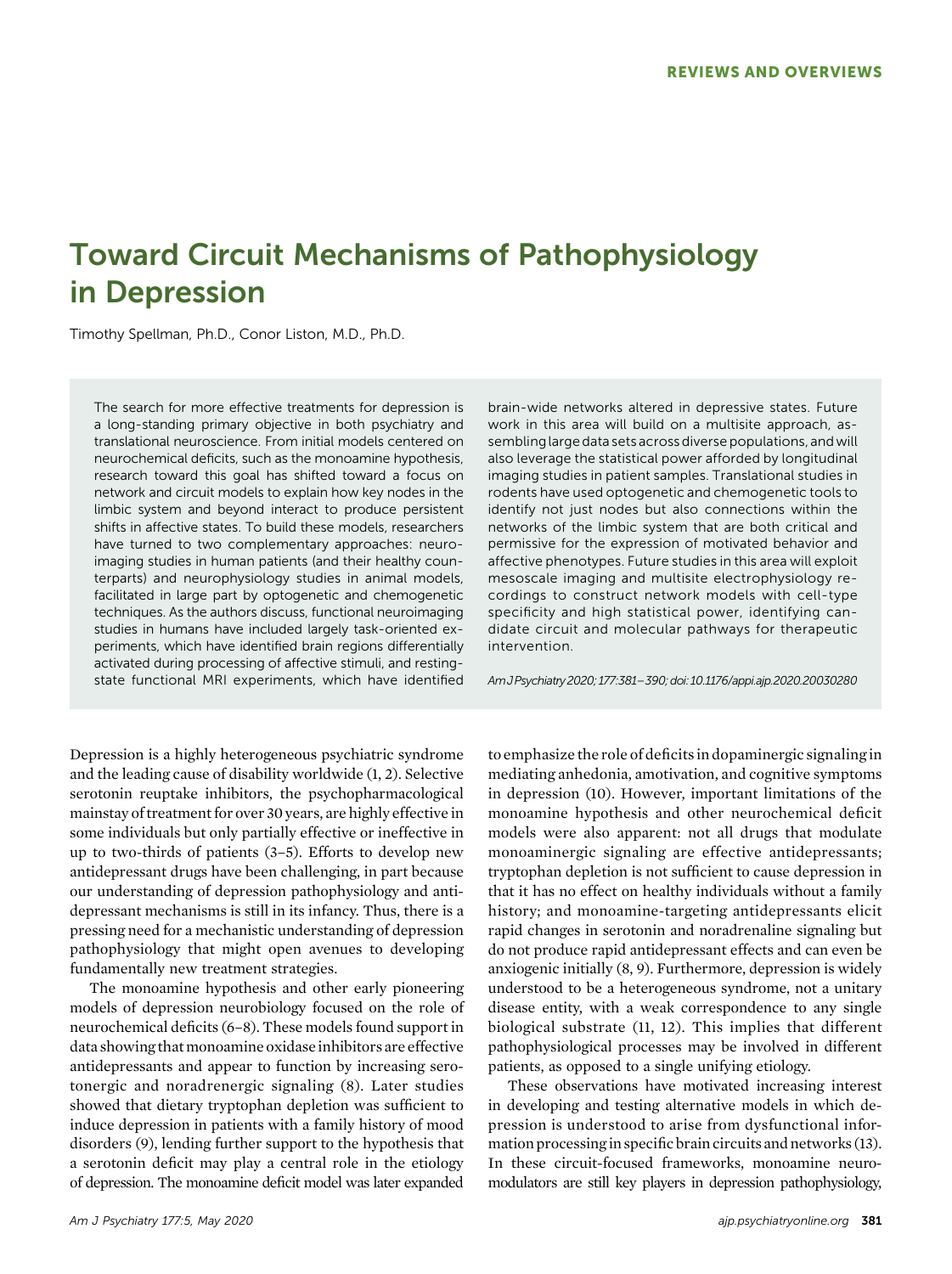in that they exert a powerful influence on circuit function, but monoamine-targeting antidepressants are thought to achieve their therapeutic effects by engaging plasticity mechanisms, remodeling synaptic connectivity, and altering the functional properties of specific circuit elements (13). Our understanding of depression pathophysiology is still rudimentary, especially at the level of neural circuits and networks, but converging findings from functional neuroimaging in patients and neurophysiology studies in animal models—enabled by rapidly developing technologies for probing and manipulating brain circuit function with remarkable precision—have begun to identify key neuroanatomical substrates and delineate circuitlevel mechanisms that may give rise to specific depressionrelated behaviors and symptoms.

Here, we provide a brief review of significant and consistent findings that have emerged from this area of research and discuss promising future directions for delineating mechanisms of depression pathophysiology at the level of neural circuits and networks. This is not intended to be a comprehensive review of findings from neuroimaging studies and animal models, which are available elsewhere, as noted below. Instead, we focus on highlighting emerging insights from efforts to understand depression pathophysiology at the neural circuit level, and we discuss especially promising avenues for future research, including new approaches to understanding depression pathophysiology using human functional MRI (fMRI) and leveraging new technologies to delineate causal mechanisms in animal models of specific behaviors and motivational states.

# NOVEL NEUROIMAGING APPROACHES FOR UNDERSTANDING CIRCUIT DYSFUNCTION IN **DEPRESSION**

A large and rapidly expanding body of research  $(>2,300$ studies to date) has sought to delineate brain networks that are altered in depression, using noninvasive neuroimaging tools. (Note that we use the term "depression" to refer throughout to unipolar major depressive disorder, not bipolar depression, except as otherwise noted.) Although some early studies were limited by small sample sizes—a problem that can be compounded by diagnostic heterogeneity—recent reviews and meta-analyses have identified multiple consistent findings. Structural MRI studies indicate that depression is associated with volume reductions in the thalamus, basal ganglia, hippocampus, prefrontal cortex (PFC), and orbitofrontal cortex, and in some studies, in the amygdala and anterior cingulate cortex (14). However, these differences are modest and highly variable across individuals, and it remains unclear whether these changes in volume are caused by loss of neurons, dendritic atrophy, loss of glial cells, or some other process. Task-based fMRI and positron emission tomography studies have identified functional correlates in some of the same brain regions, including increased amygdala activation in response to negative words and fearful or sad faces (15–18); decreased lateral prefrontal activity during emotion regulation

and executive control tasks (18, 19); increased blood flow in the subgenual anterior cingulate cortex and anterior insula and decreased blood flow in the right dorsolateral PFC in both normal sadness and depression (20); and reduced reward responsivenessin the nucleus accumbens (21). Ameta-analysis found that across a variety of tasks and experimental paradigms, depression is consistently associated with hypoactivity in the dorsolateral PFC, superior temporal cortex, insula, and cerebellum, and hyperactivity in the thalamus, caudate, visual cortex, and ventrolateral and anterior PFC (22).

More recently, investigators have turned to using restingstate fMRI to characterize functional connectivity abnormalities in depression, an appealing approach because the experimental demands are low (rendering it accessible to a larger group of patients) and because resting-state fMRI data sets from multiple sites can in principle be combined and integrated to yield much larger samples (discussed in more detail below). Early studies showed that depression is associated with increased functional connectivity involving the subgenual anterior cingulate cortex, thalamus, and default mode network (23, 24), reduced functional connectivity in frontoparietal task control networks (25), and abnormal interactions between frontoparietal control networks and the default mode network (25–27)—findings that have been consistently replicated in recent meta-analyses (28, 29).

Together, these studies define a network of brain areas that are consistently alteredin depression, but they also have some important limitations and raise several unanswered questions. First, these findings are highly significant and consistent but they are also observational in nature, so it is unclear whether and how any of these structural and functional abnormalities are causally involved in driving specific depressive symptoms and behaviors, or are merely correlated with some other more important mechanism. In the following section, we discuss how human neuroimaging data can be used to formulate mechanistic hypotheses that could be tested in animal models, leveraging optogenetic and chemogenetic tools, neurophysiological recordings, and increasingly sophisticated behavioral assays. Although outside the scope of this review, it is also worth noting that promising approaches are increasingly available for testing causal mechanisms in humans. These include deep brain stimulation (DBS) (30) and concurrent transcranial magnetic stimulation (TMS) and fMRI (27, 31) for manipulating brain circuit function in vivo and sophisticated brain lesion mapping analyses for identifying brain network pathology that is necessary and sufficient for producing specific symptoms and behaviors (32–34).

Second, most neuroimaging studies to date have relied on cross-sectional analyses, in which a group of patients who are currently depressed is compared with a group of neverdepressed healthy control subjects. This approach can be powerful, but it precludes any efforts to understand how changes in brain circuit structure and function contribute to the induction and remission of depressive episodes over time. Third, depression is a highly heterogeneous syndrome, but most neuroimaging studies have tended to ignore diagnostic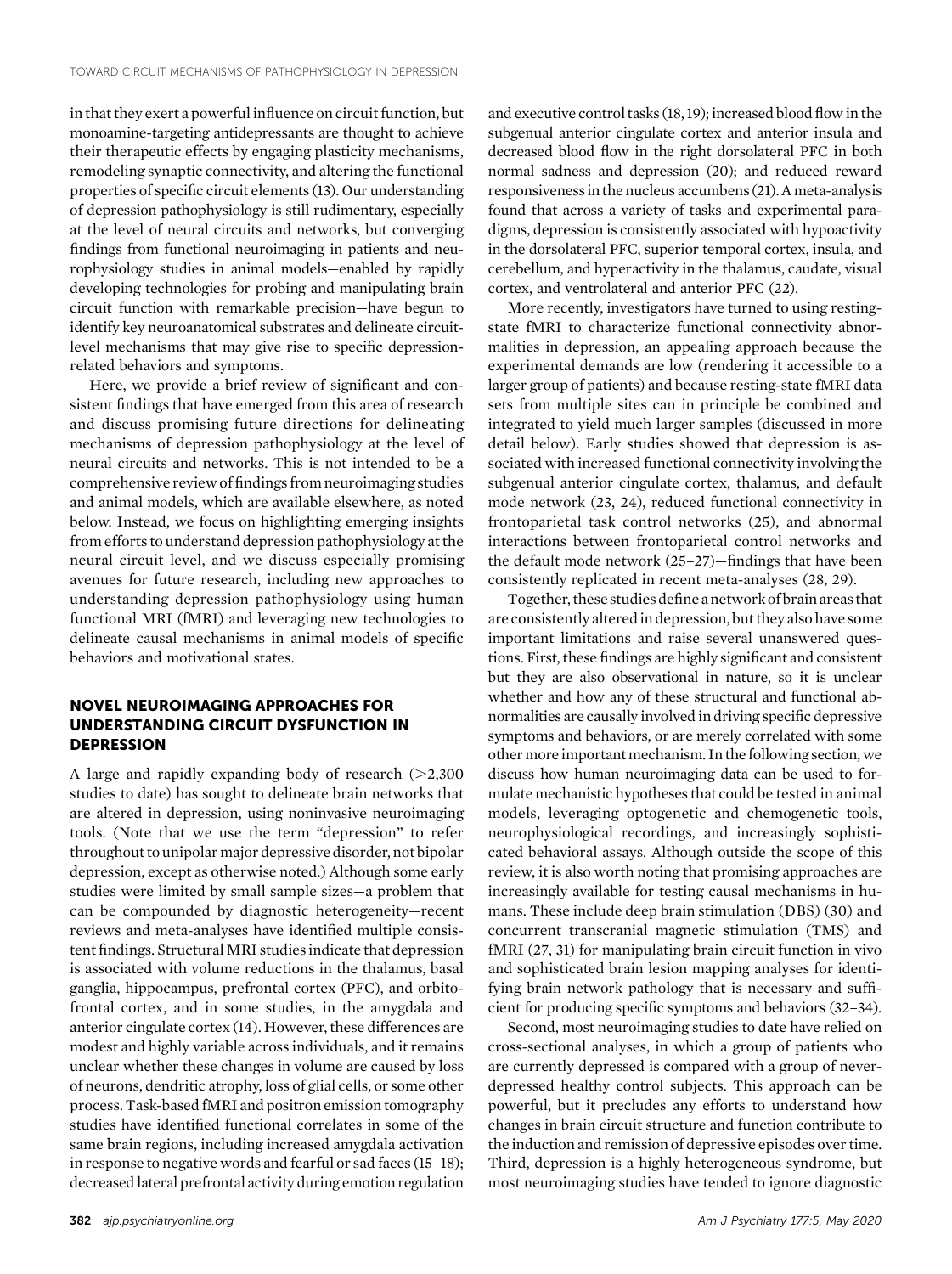heterogeneity or mitigate its effects by focusing on a more homogeneous but potentially unrepresentative subpopulation. This approach is advantageous because it increases statistical power to detect functional abnormalities that are shared by most patients at the group level, but it is also limiting in that it is not well designed to detect pathophysiological processes that are operating in only a subset of patients, and it may obscure potentially important individual differences. These problems are potentially compounded by the fact that for feasibility reasons, most depression neuroimaging studies have involved relatively small samples, typically on the order of 25–50 patients. Below, we discuss two complementary and emerging approaches in depression neuroimaging that have the potential to overcome these obstacles: large-scale neuroimaging collaborations involving hundreds or thousands of patients scanned at multiple sites and "deep sampling" studies that aim to study a small group of individuals intensively over time.

#### Large-Scale Neuroimaging Studies

Facilitated by technical advances and earlier models for harmonizing and integrating data acquired across multiple sites, such as the Human Connectome Project (35, 36), largescale collaborative depression neuroimaging projects are becoming increasingly common. Extremely large samples offer multiple advantages. On the technical side, statistical power is dramatically increased, reproducibility can be systematically characterized, and more sophisticated multivariate analysis techniques can be employed. Conceptually, they have the potential to facilitate fundamentally new approaches to understanding and characterizing diagnostic heterogeneity, discovering novel subtypes of depression, investigating how genetic variants influence brain network function, and studying the impact of demographic factors such as sex and age that are critically important in depression but can be hard to study in smaller samples.

Although this is a relatively new approach in depression research, there are already some promising early successes. The UK Biobank consortium is perhaps the largest-scale example; it is tracking the health of  $>500,000$  participants, including mental health variables and fMRI scans in  $>$ 20,000 participants. As expected for an epidemiologically representative cohort, depression is highly prevalent in the sample  $(7\%-12\%)$  with a lifetime history of recurrent unipolar depressive episodes and 1.3% with a lifetime history of bipolar depression) (37). One recent study tested for structural abnormalities in a sample of  $>1,000$  participants with a lifetime history of depression—orders of magnitude larger than samples in many previous studies—and found a significant reduction in white matter integrity (indexed by diffusionweighted imaging) in multiple white matter tracts (38). Interestingly, they did not observe significant reductions in volume in any subcortical structure in these patients with a lifetime history of depression, in contrast to the results of the meta-analysis discussed above. In contrast, recent results from the Enhancing Neuroimaging Genetics Through

multisite neuroimaging collaboration (39), included a significant reduction in hippocampal volume that was driven by patients with recurrent episodes, but no significant volume reductions were observed in other subcortical structures (40). Important technical considerations (e.g., differing sample sizes and methods for diagnosing depression and varying approaches to parcellating brain structures, defining statistically significant effects, and correcting for clinical heterogeneity and positive publication bias in meta-analyses) could account for these contrasting results. It is also important to note that the meta-analyses discussed above tended to focus on currently depressed individuals, whereas the UK Biobank and ENIGMA studies included both currently euthymic individuals with a lifetime history of depression and currently depressed individuals. This suggests that some of the previously observed findings may be mood-state dependent, and it further underscores the need for longitudinal studies tracking the same patients over time. Another strength of the UK Biobank and ENIGMA samples is that DNA sequencing data are available for many participants, which could enable efforts to investigate how known genetic risk variants influence brain network properties in depression. One recent report involving  $>322,000$  participants identified 17 independent genetic loci conferring risk for depression with genome-wide significance (41). Interestingly, another study (42), involving 978 individuals, tested whether polygenic risk scores for depression predicted subcortical volumes or white matter microstructure and found no significant associations, suggesting that polygenic risk variants may not modulate brain structure, at least not in this sample with a lifetime history of depression (as opposed to a current depressive episode).

Meta-Analysis (ENIGMA) consortium, another large-scale

Large-scale multisite samples will also facilitate efforts to understand diagnostic heterogeneity at the brain network level and to predict individual differences in treatment response based on structural and functional circuit measures. Multiple multisite collaborations have begun to investigate how abnormalities in specific circuits and functional networks predict individual differences in the antidepressant response to SSRIs (43, 44) and repetitive TMS (rTMS) (45) or differential response to antidepressant medications compared with cognitive-behavioral therapy (46). Leveraging relatively large samples, we and others have used multivariate analytical methods to discover linked dimensions of brain network dysfunction that predict individual differences in clinical symptoms in depression and related affective disorders (47–50), and clustering methods to identify putative subtypes of depression characterized by distinct patterns of abnormal connectivity (48, 50–54). Importantly, these approaches also involve several technical obstacles that warrant careful consideration, including challenges in integrating multisite neuroimaging data (55); controlling for head motion (56, 57) and other physiological artifacts (58, 59) in the MR blood-oxygen-level-dependent (BOLD) signal; optimizing the signal-to-noise ratio and test/retest reliability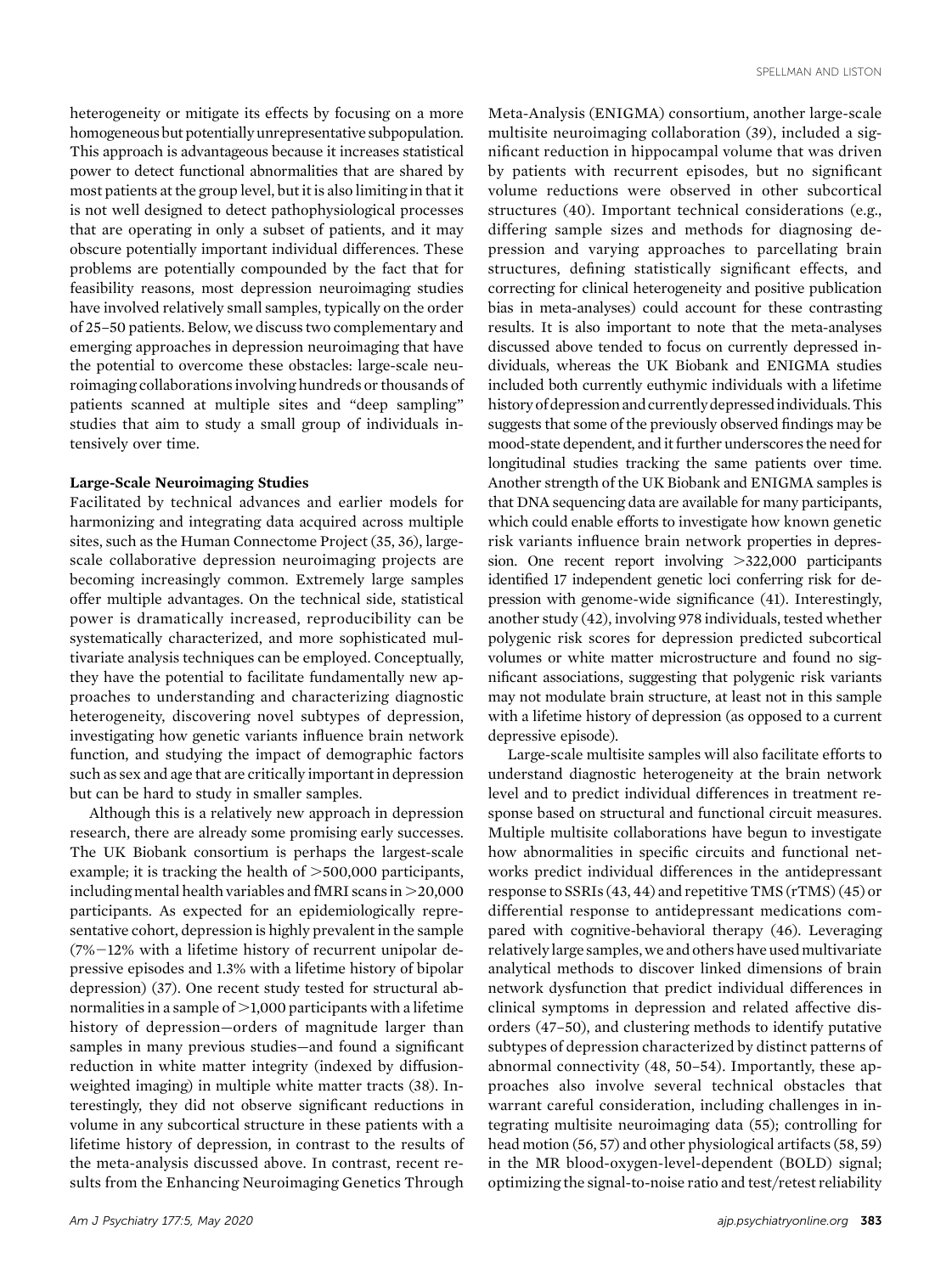(60, 61); and implementing methods to reduce overfitting and to maximize the generalizability of machine learning and other statistical models (49, 62). (For a review, see Lynch et al. [63]).

## Longitudinal "Deep Sampling" Studies

A complementary but equally promising future direction involves repeated longitudinal imaging of a small group of study subjects over time. Depression is fundamentally an episodic form of mental illness, yet the mechanisms that mediate transitions into and out of depressive episodes are not well understood, especially at the neural circuit and network levels. Although relatively few studies have systematically tracked the temporal dynamics of depressive symptoms over time in individual patients, those that have indicate remarkable heterogeneity (64, 65). The mechanisms that mediate the induction of a depressive episode, its maintenance and subsequent remission, and the durability of that remission are not well defined. Why some patients experience multiple depressive episodes annually, while others may remain euthymic for years between episodes, is unknown. To date, most neuroimaging studies have involved cross-sectional analyses, but longitudinal studies will be critical for answering these questions.

Longitudinal imaging studies in healthy human subjects have already yielded several important results. First, by repeatedly imaging the same individual (60, 66) or a small group of individuals (61, 67–69) over a period of several months, these studies showed that fMRI measures of functional connectivity are stable over time within individuals, but the stability of these measures depends on the duration of the fMRI scan (60, 67, 68). Shorter scans tend to yield unstable functional connectivity measures, which may be due in part to measurement noise but may also be related to the fact that they are derived by correlating low-frequency fluctuations in the MR BOLD signal, which may not be adequately sampled in short-duration scans. This finding further reinforces the consensus that future neuroimaging studies, including fMRI studies in depression, would benefit from incorporating resting-state fMRI scans of at least 10–15 minutes. Second, although functional connectivity measures derived from longer scans are stable overall, dynamic changes in some connections are also evident over months and even days and can be influenced by arousal, caffeine intake, and whether the subject has eaten or is fasting (61, 66). Although these studies did not involve depressed patients, this result is important for depression neuroimaging because it supports the hypothesis that dynamic functional connectivity changes could be important mediators of state-dependent changes in mood symptoms as opposed to trait-like markers of depression susceptibility. Third, for the first time, they identified important individual differences in the topology of functional networks (61, 67–69). Just as human faces are individually unique while also sharing key features such as two eyes, a nose, and amouth, functional brain networks are organized in similar ways across individuals, but there are also important individual differences in the precise shape and boundaries of these networks. Thus, group-level approaches to analysis could obscure potentially important individual differences in depression. This result also suggests that future efforts to develop personalized targeting approaches for therapeutic neurostimulation could benefit from the accounting for individual idiosyncrasies in the topological properties of these networks.

## DELINEATING CIRCUIT-LEVEL MECHANISMS OF DEPRESSION PATHOPHYSIOLOGY IN ANIMAL MODELS

As reviewed above, human neuroimaging studies have defined a consistent and reproducible neuroanatomical substrate of depression at the network level, and emerging approaches have the potential to yield new insights into the mechanisms that mediate transitions between depressive states over time, the neurobiological basis of diagnostic heterogeneity, and the influence of genetic risk variants on depression-related circuit function. However, testing causal mechanisms can be challenging in human neuroimaging studies, especially those involving a level of spatial or temporal resolution beyond what is currently possible using fMRI. Neurophysiology studies in animal models have the potential to complement these approaches by providing experimentally tractable opportunities to test mechanistic hypotheses—which could be derived from human neuroimaging data—by recording and manipulating the activity of specific circuits and cell types with remarkable precision.

The past decade has seen a rapid expansion of techniques for probing the circuit-level physiology underlying depressionrelated behavioral states in animal models. The impact of this work has been magnified by an increasing focus in recent years on the utility of rodent models for studying specific depression-relevant behaviors and motivational states, as well as the inevitable limitations of modeling other aspects of depression (70), discussed in greater detail below. A convergence of new molecular tools, optical hardware, and computational methods has allowed researchers to parcellate brain regions and long-range connections whose aggregate activity underlies depression-associated behaviors. The emergence of in vivo optogenetics (71) and chemogenetics (72) has enabled researchers to access new dimensions of specificity in modulating and measuring brain activity.

Among the earliest demonstrations of in vivo optogenetics to control mammalian behavior was a study published by the Deisseroth group in 2009 (73). The researchers reported a behavioral rescue of movement in hemi-parkinsonian rats by excitatory stimulation of layer V motor cortex pyramidal neurons. While nonspecific stimulation of these neurons failed to rescue motor movement in these animals, stimulation of their axon terminals in the subthalamic nucleus rescued the motor impairment (73). The result confirmed a principle that had long been presumed and may be important in depression, and that would guide the design of many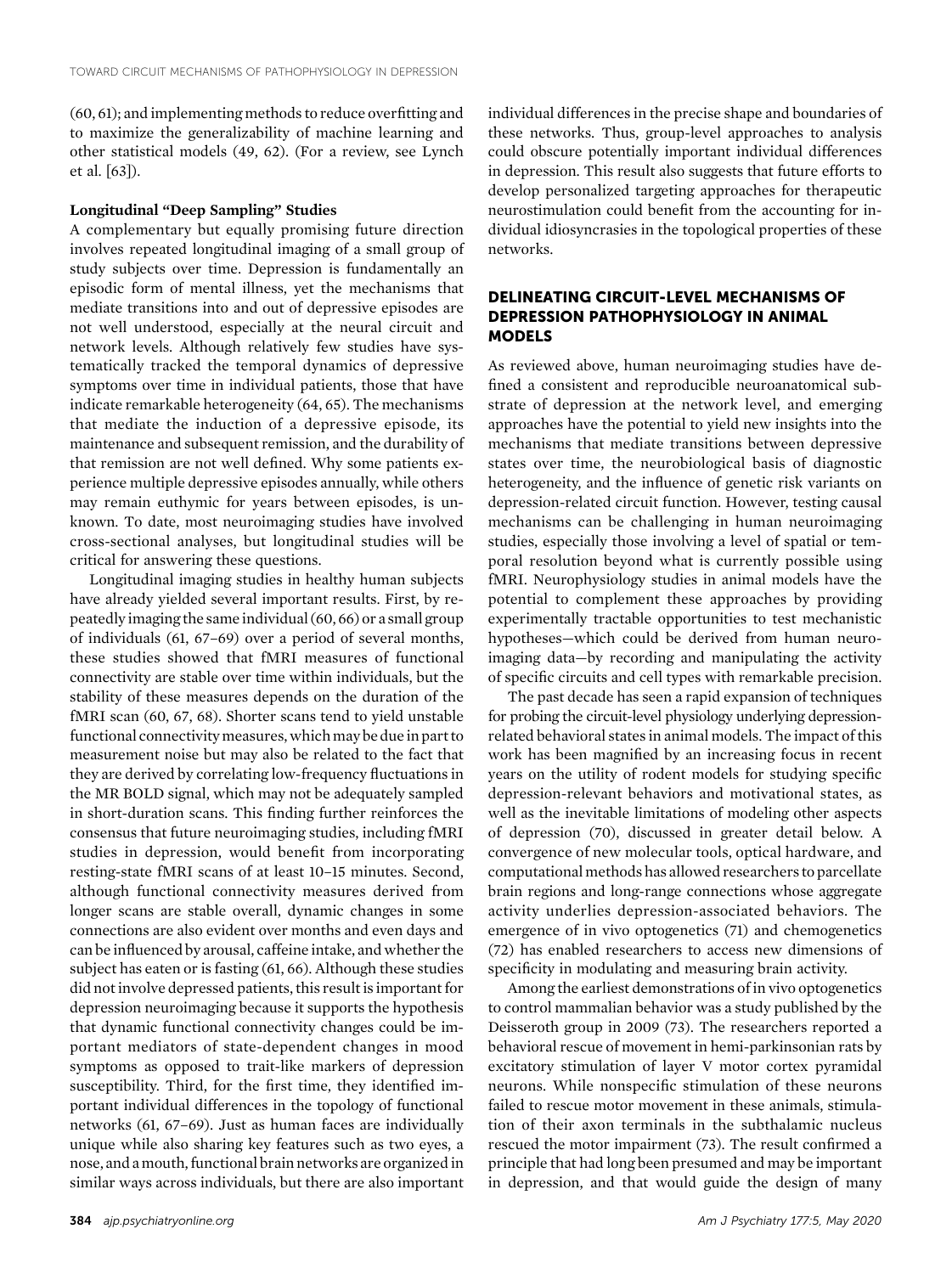optogenetic experiments over the subsequent decade, namely, that the specificity of long-range connectivity is critically important in controlling circuit-level dynamics.

In the ensuing years, numerous high-impact findings elucidated the circuit-level physiology underlying depressionrelated behaviors by focusing on the control of motivated reward-seeking behaviors, with an emphasis on the basal ganglia and associated structures. Tye et al. (74) demonstrated bidirectional modulation of anhedonia and escape behaviors resulting from up- and down-modulation of activity in dopaminergic neurons of the ventral tegmental area (VTA) and showed that such behaviors were regulated by VTA projections to the nucleus accumbens (NAcc). Ferenczi et al. (75) then showed, in a study that combined fMRI and optogenetics in mice, that the powerful excitatory drive provided to the NAcc by the VTA could be blocked by increasing the excitability of the medial PFC. Further studies showed that activation of projections from the basolateral amygdala to the NAcc controlled reward-seeking behavior bidirectionally (76) and that prefrontal projections to the dorsal raphe nucleus drove motivated escape behavior (77), acting through circuit-level mechanisms that are modulated by environmental threats (78).

The most common approach for inducing and studying depression-related behaviors in rodents is through chronic stress. The chronic social defeat stress (CSDS) paradigm has been especially useful in studying the neurobiological mechanisms mediating the induction of depression-related behaviors and for identifying mechanisms that determine stress susceptibility and resilience. In this paradigm, a mouse is repeatedly attacked and dominated by an aggressor mouse and then is housed in close proximity to the aggressor, over 5–10 days. This experience produces anhedonic behavior (assessed as reduced preference for sucrose solution over water), social avoidance (assayed by a social interaction test), and reductions in motivated escape behavior (quantified as amount of movement during tail suspension or forced swim). Depending on their responses to such assays, mice undergoing a CSDS protocol may be classified as resilient or susceptible to the stress protocol (79).

As with the studies discussed above, the use of optogenetic stimulation in mice undergoing CSDS has identified projectionspecific pathways mediating the induction of depressionrelated behaviors. Chaudhury et al. (80) showed that activation of VTA-NAcc projections increased the likelihood of susceptibility to the CSDS protocol, while inhibition of axon terminals from this projection increased stress resilience. Bagot et al. (81) subsequently found that projections from the ventral hippocampus to the NAcc, but not inputs originating in the medial PFC or basolateral amygdala, modulate the behavioral effects of CSDS. This model has also proven useful for studying antidepressant mechanisms. For example, Covington et al. (82) found that nonspecific activation of medial PFC neurons in a manner designed to mimic therapeutic DBS (83) rescued social interaction and sucrose preference in defeated animals, suggesting that inducing hyperactivity in the medial PFC may be sufficient to suppress some depression-related behaviors.

## LIMITATIONS AND FUTURE DIRECTIONS

Together, optogenetic studies of the circuit-level mechanisms regulating motivation and reward-seeking behavior and of their dysfunction in chronic stress states have produced several promising candidate network models that are relevant for understanding depression pathophysiology and are centered on the VTA, NAcc, and medial PFC (74–77, 80, 84), with potentially critical nodes in the lateral habenula, dorsal raphe nucleus, ventral hippocampus, basolateral amygdala, and ventral pallidum (77, 81, 85, 86). We conclude by reviewing several important limitations and promising future directions.

First, one important limitation of translational work in animal models is that it can be challenging to integrate findings in rodents and nonhuman primates with those acquired using fundamentally different tools in human subjects and clinical patient populations. The studies reviewed above have built a foundation for understanding how specific circuits and network nodes drive reward-seeking behavior and regulate motivation. As our understanding of neuroimaging correlates of specific depressive symptoms and behaviors in humans matures, a key next step will be to formulate testable hypotheses based on human neuroimaging results and to evaluate them in appropriate animal models (49). While several brain circuits that have been implicated in human neuroimaging studies have been the focus of extensive optogenetic dissections in animal models (e.g., medial PFC, ventral striatum, amygdala, and ventral hippocampus), others have not been studied as extensively. For example, it is unclear how dysfunction in the anterior insula, cerebellum, thalamus, and visual cortex—all consistently implicated in human neuroimaging studies—might contribute to depressionrelated behavior.

Second, translational studies of depression pathophysiology are limited by the fact that there are no mouse models of depression that faithfully recapitulate all aspects of the syndrome (70). It goes without saying that some depressive symptoms that are core features of the illness in many individuals, such as sadness, low mood, suicidal thinking, guilty rumination, and low self-esteem, simply are not empirically accessible in rodents. In contrast, animal models can be used productively to test hypotheses about how dysfunction in specific circuits contributes to other behaviors that play an important role in depression and are well modeled in mice, such as reward-seeking behavior, social interactions, fear learning, locomotor activity, and control of sleep/wake states, to name a few. This might mean developing new behavioral assays that are tailored to testing a specific hypothesis, an approach that would benefit from carefully considering the extent to which a given behavior and its circuit-level substrates are well conserved across species. Care must be taken not to overgeneralize the results of such assays, and any new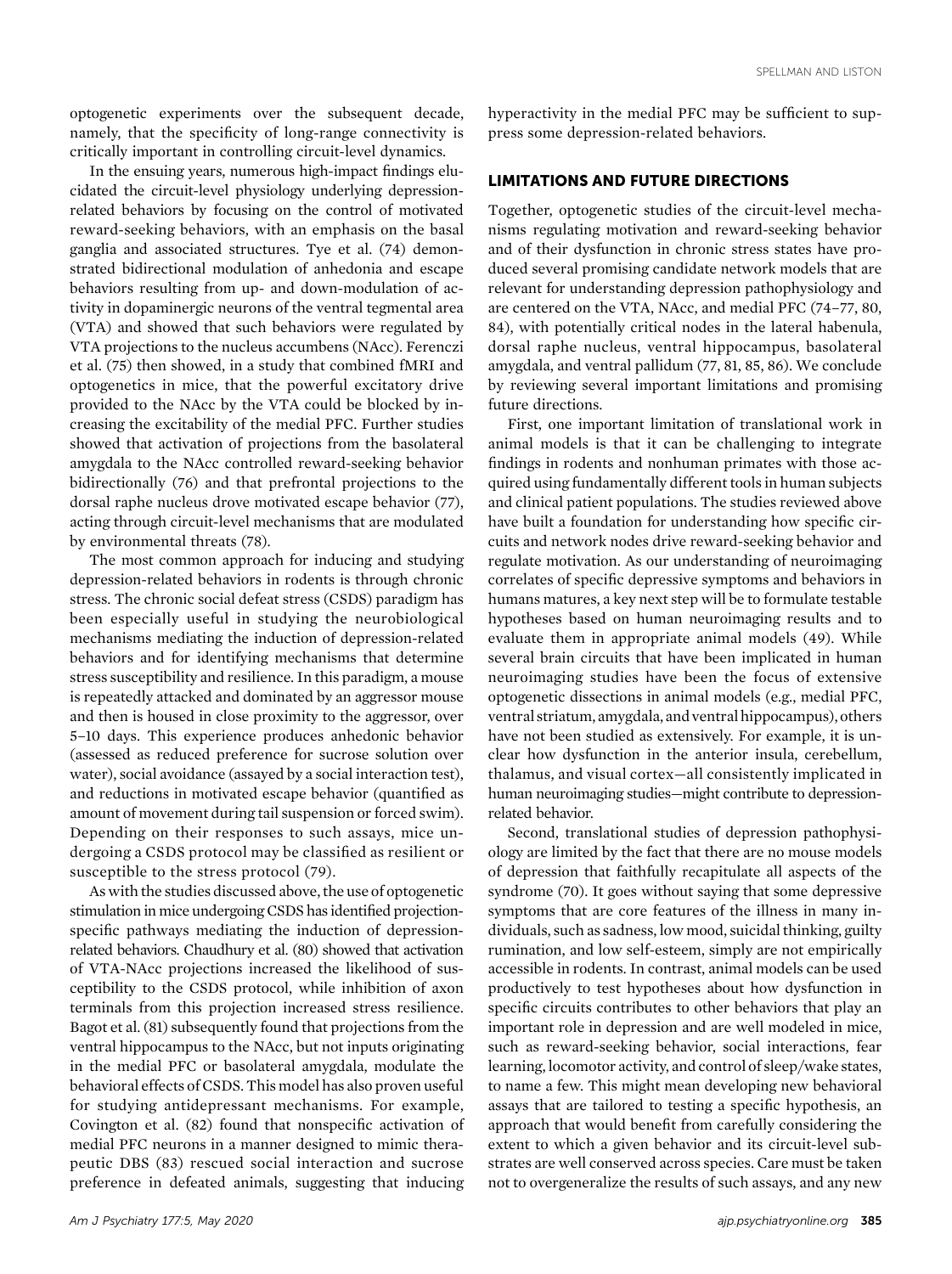assay must be rigorously established in the light of construct validity, face validity, and predictive validity (70).

Third, while early optogenetic studies in this area focused on the role of specific brain regions such as the VTA, nucleus accumbens, and amygdala, there is increasing interest in understanding how specific cell types interact within a given brain region and how these regions are organized into neuroanatomically distributed functional networks. For example, recent studies have shown how specific interneuron subtypes contribute to depression-related behavior (87) and how topologically defined projection neuron subtypes in the basolateral amygdala (88) and PFC (84) play distinct roles in learning about environmental cues that predict aversive or rewarding outcomes. Projection-defined neuronal populations are themselves functionally and topologically heterogeneous, particularly in higher-order association areas. They can exhibit diverse cognitive task–related responses, which can vary by precise anatomical location, such as cortical layer (89). Efforts to investigate how specific neuronal subtypes interact within these circuits to mediate relevant behaviors, and to understand how these interactions are disrupted in chronic stress states and how they are modulated by antidepressants, have an increasingly important role to play in understanding depression pathophysiology.

Likewise, at the network level, new imaging approaches promise to expand our understanding of how regions such as the VTA, nucleus accumbens, and amygdala interact with neocortical areas to regulate behavior at the network level. Just as optogenetics enabled translational researchers to map the contributions of long-range connections to depressionrelated behaviors, new methods for large-scale, high-resolution imaging are enabling researchers to examine neural dynamics across states in ways not previously possible. Whole-cortex calcium imaging allows for co-registration of brain-wide dynamics observed in fMRI data with the improved temporal and spatial resolution of dynamics defined by calcium events, allowing for more precise circuit-level interpretation of fMRI data (90). In another especially compelling example of this approach, McGirr et al. (91) used whole-cortex imaging and optical glutamate and voltage sensors to characterize network-level alterations in chronic stress states. They showed that CSDS induced widespread, globally correlated glutamatergic release events across the cortex, which was abolished by subanesthetic ketamine in a dose-dependent manner. Newer developments in mesoscale imaging promise still greater spatial resolution, allowing for the creation of cortex-wide networkmaps that could potentially detect more reliable signatures of depression-associated states in cortical dynamics (92). Network-level analyses of multisite electrophysiological recordings have also begun to reveal complex spatiotemporal patterns of activity that confer susceptibility to stress in rodents (93) and predict specific depressive symptoms in humans (94).

Finally, as our understanding of depression pathophysiology at the circuit and network levels progresses, translational studies may begin to play an increasing role in developing new treatments and optimizing existing ones. Therapeutic neurostimulation interventions such as rTMS and DBS are obvious candidates. Whereas antidepressant medications require optimization of two key variables—dosing and timing neurostimulation treatments like rTMS and DBS involve a much larger parameter space, including decisions regarding neuroanatomical targeting, stimulation strength, duty cycle, and duration of stimulation, among many other factors. Animal models could provide a neurobiological rationale for optimizing these parameters as well as experimentally tractable opportunities for testing them empirically in a highthroughput way. A more comprehensive understanding of the ways in which neural dynamics shift across brain regions in depression-related behavior states could also offer new targets for neuromodulatory therapeutics like rTMS and DBS.

In the longer term, translational neurophysiology studies in animal models could identify fundamentally new treatment strategies. With this goal in mind, there is increasing interest in the use of animal models to identify new transcriptionally defined cell types through single-cell RNA sequencing, which could provide new avenues for treatment targeting. Depending on sequence clustering methods, these studies suggest that there may be hundreds of transcriptionally distinct cell types in the cortex alone (95). If particular transcriptionally defined cell types are found to play distinct roles in mediating specific depression-related behaviors, they could in principle be differentially targeted based on unique surface molecules, either through G proteincoupled receptor (GPCR)–based pharmacology or, eventually, through viral vector targeting.

Another promising avenue for developing better treatments will involve defining the circuit-level mechanisms mediating the therapeutic effects of newly emerging antidepressants and understanding how they differ from conventional monoamine-targeting drugs. Rapid-acting antidepressants like ketamine are especially appealing in this regard in that they offer experimentally tractable opportunities to investigate how changes in neural circuit function induce rapid behavioral state transitions. For example, recent findings indicate that ketamine induces synaptogenesis in prefrontal circuits (96–98) and that these new synapses are required for maintaining ketamine's antidepressant effects over time, but not for initially inducing them (98). In contrast, rapid effects on other functional properties of prefrontal cortical circuits—including inhibition of somatostatin interneurons and restoration of multicell ensemble events (98, 99)—may be involved in initiating ketamine's antidepressant effects acutely. These findings point to at least two complementary avenues for developing new therapeutic strategies targeting specific functions and processes at the neural circuit level. Other emerging and rapidly acting antidepressants likewise warrant further investigation at the circuit level. Especially promising examples include sleep deprivation, which elicits rapid antidepressant effects through mechanisms that are not well understood (100, 101); tianeptine, an atypical antidepressant that may relieve depressive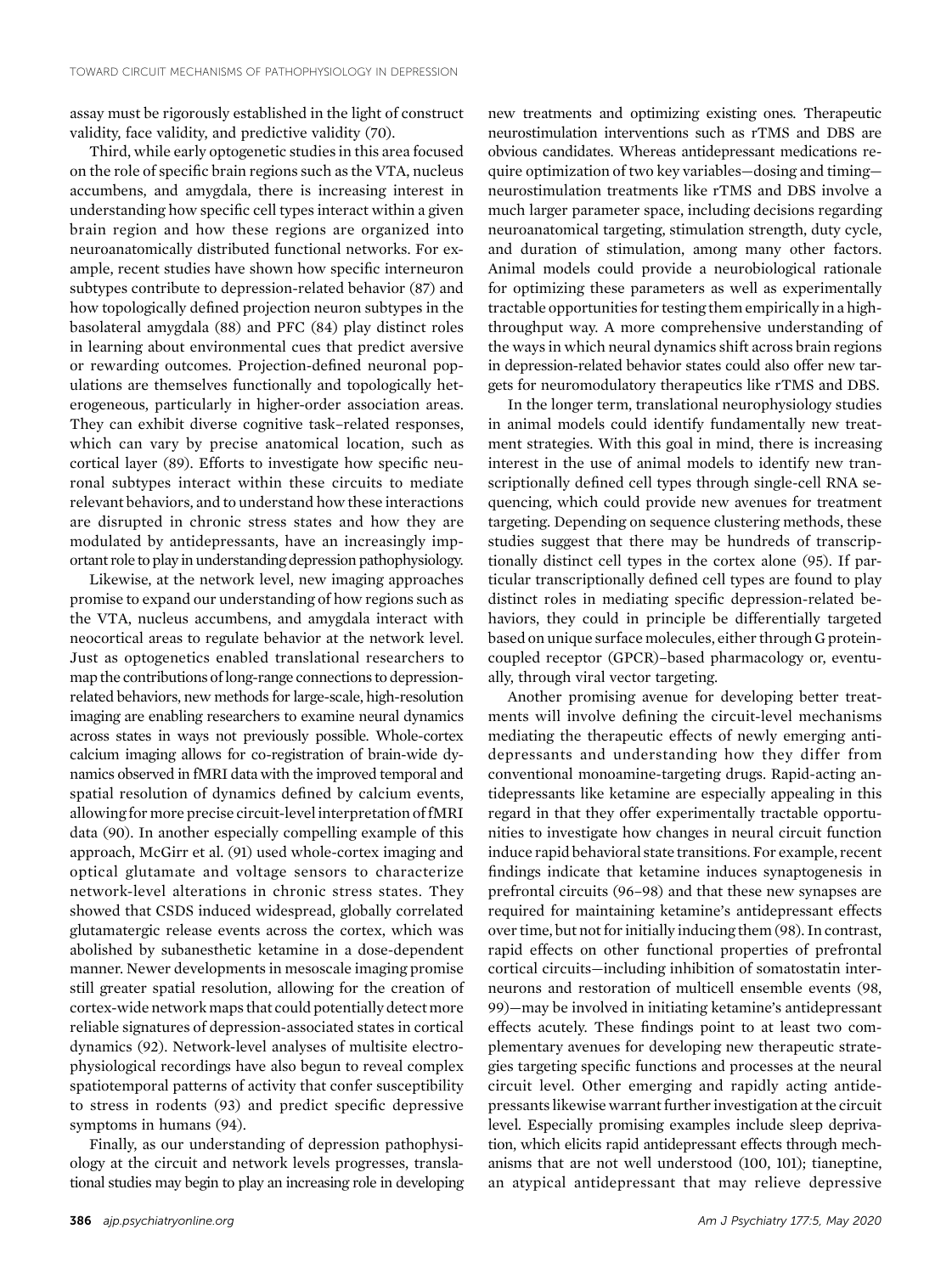symptoms over a period of days instead of weeks and, like ketamine (102), may act in part through effects on mu-opioid receptor signaling (103, 104); and accelerated rTMS protocols, which deliver 5–6 weeks worth of magnetic pulses in a few days (105, 106).

## **CONCLUSIONS**

The circuit-level mechanisms underlying depression pathophysiology are not well understood, but the studies reviewed above suggest that the field is poised to make rapid progress in this area, facilitated and accelerated by new technologies. Meta-analyses of neuroimaging studies have identified a network of brain regions that are consistently altered at the group level in depressed patients, including the dorsolateral PFC, orbitofrontal cortex, anterior cingulate cortex, anterior insula, amygdala, hippocampus, basal ganglia, thalamus, and cerebellum. However, it is not well understood how dysfunction in these brain areas contributes to specific depression-related behaviors and symptoms at the neural circuit level, and the mechanisms that give rise to dysfunction in these circuits are unknown. Optogenetic and chemogenetic tools and other new technologies for recording and manipulating the activity of specific circuits and cell types have the potential to fill this gap. They have already identified important circuit-level mechanisms regulating rewardseeking behavior, stress responsiveness, motivation, and aversion, and involving the VTA, nucleus accumbens, amygdala, and medial PFC. Future studies in at least four areas are poised to transform our understanding of depression pathophysiology:

1. Large-scale neuroimaging studies: Collaborative multisite studies are enabling investigators to pool data and generate much larger data sets encompassing hundreds or even thousands of patients. Large sample sizes, in turn, enable new approaches, including multivariate models for understanding diagnostic heterogeneity; efforts to develop diagnostic and prognostic biomarkers for informing treatment selection; and integration with genomic data sets.

2. Longitudinal deep sampling studies: Depression is a fundamentally episodic mental illness, but the mechanisms driving behavioral state transitions over time are not well understood. Longitudinal imaging studies have the potential to advance our understanding of how functional changes in specific circuits mediate the induction, maintenance, and remission of a depressive episode and determine the durability of recovery. They may also inform efforts to optimize neurostimulation interventions by accounting for individual variability in the organization of functional networks.

3. Integrating human neuroimaging studies and neurophysiology studies in animal models: Future studies may benefit from efforts to formulate hypotheses based on human neuroimaging data and test them in animal models, with the goal of understanding how dysfunction in specific circuits gives rise to specific depression-related behaviors and symptoms. Such studies will benefit from careful

consideration of limitations of the animal model and the conservation of behaviors and circuits across species. Some brain areas have been consistently implicated in human neuroimaging studies but have been less extensively studied in animal models, and it is unclear how dysfunction in these circuits might contribute to depression-related behavior. These include the anterior insula, cerebellum, thalamus, and visual cortex. New technologies will also enable investigators to define roles for mesoscale network-level interactions and for cellular subtypes within circuits.

4. Translational models for developing novel therapeutics: Finally, neurophysiology studies in animal models have the potential to accelerate efforts to enhance existing neurostimulation therapies (especially DBS and rTMS), by providing an experimentally tractable means of optimizing stimulation parameters, and to identify and develop new drug targets by integrating single-cell sequencing technologies with circuit-based neurophysiology studies.

#### AUTHOR AND ARTICLE INFORMATION

Department of Psychiatry and Brain and Mind Research Institute, Weill Cornell Medicine, New York.

Send correspondence to Dr. Liston [\(col2004@med.cornell.edu\)](mailto:col2004@med.cornell.edu).

Supported by NIMH grants MH109685, MH118388, and MH118451, NIDA grant DA047851, the Hope for Depression Research Foundation, and the Pritzker Neuropsychiatric Disorders Research Consortium. Dr. Spellman was supported by an NIMH K99 Pathway to Independence Award (MH117271).

Dr. Spellman reports no financial relationships with commercial interests. Dr. Liston is listed as an inventor for Cornell University patent applications on neuroimaging biomarkers for depression that are pending or in preparation.

Accepted March 10, 2020.

#### **REFERENCES**

- 1. Greenberg PE, Fournier A-A, Sisitsky T, et al: The economic burden of adults with major depressive disorder in the United States (2005 and 2010). J Clin Psychiatry 2015; 76:155–162
- 2. World Health Organization: Depression and other common mental disorders: global health estimates. Geneva, World Health Organization, 2017.<https://apps.who.int/iris/handle/10665/254610>
- 3. Trivedi MH, Rush AJ, Crismon ML, et al: Clinical results for patients with major depressive disorder in the Texas Medication Algorithm Project. Arch Gen Psychiatry 2004; 61:669–680
- 4. Rush AJ, Trivedi MH, Wisniewski SR, et al: Acute and longer-term outcomes in depressed outpatients requiring one or several treatment steps: a STAR\*D report. Am J Psychiatry 2006; 163:1905–1917
- 5. Trivedi MH, Rush AJ, Wisniewski SR, et al: Evaluation of outcomes with citalopram for depression using measurement-based care in STAR\*D: implications for clinical practice. Am J Psychiatry 2006; 163:28–40
- 6. BunneyWE Jr, Davis JM: Norepinephrinein depressive reactions: a review. Arch Gen Psychiatry 1965; 13:483–494
- 7. Schildkraut JJ: The catecholamine hypothesis of affective disorders: a review of supporting evidence. Am J Psychiatry 1965; 122:509–522
- 8. Hirschfeld RM: History and evolution of the monoamine hypothesis of depression. J Clin Psychiatry 2000; 61(suppl 6):4–6
- 9. Benkelfat C, Ellenbogen MA, Dean P, et al: Mood-lowering effect of tryptophan depletion: enhanced susceptibility in young men at genetic risk for major affective disorders.Arch Gen Psychiatry 1994; 51:687–697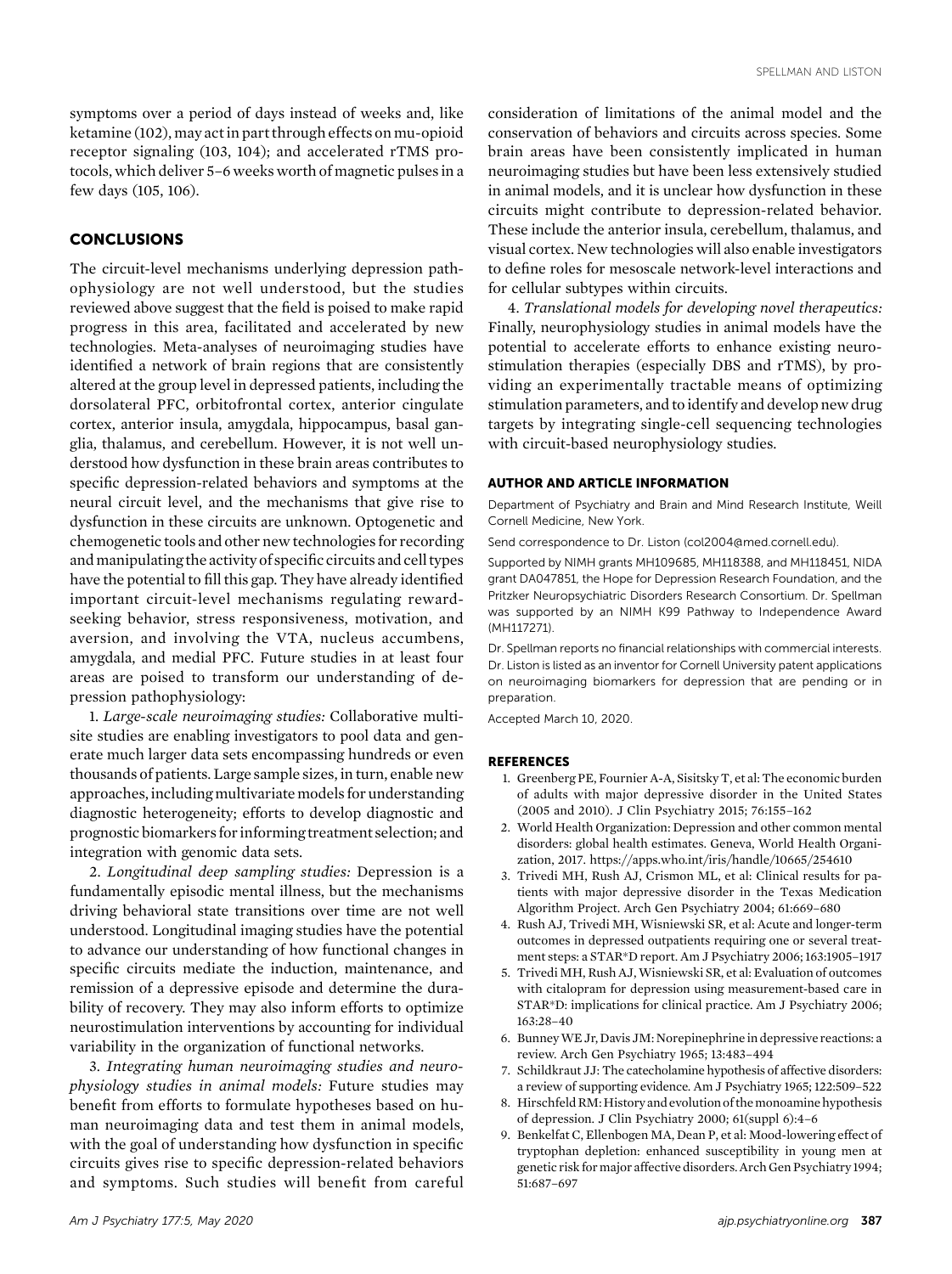- 10. Dunlop BW, Nemeroff CB: The role of dopamine in the pathophysiology of depression. Arch Gen Psychiatry 2007; 64:327–337
- 11. Insel TR, Cuthbert BN: Brain disorders? Precisely. Science 2015; 348:499–500
- 12. Insel T, Cuthbert B, Garvey M, et al: Research Domain Criteria (RDoC): toward a new classification framework for research on mental disorders. Am J Psychiatry 2010; 167:748–751
- 13. Castrén E: Is mood chemistry? Nat Rev Neurosci 2005; 6:241–246
- 14. Kempton MJ, Salvador Z, Munafò MR, et al: Structural neuroimaging studies in major depressive disorder: meta-analysis and comparison with bipolar disorder. Arch Gen Psychiatry 2011; 68: 675–690
- 15. Sheline YI, Barch DM, Donnelly JM, et al: Increased amygdala response to masked emotional faces in depressed subjects resolves with antidepressant treatment: an fMRI study. Biol Psychiatry 2001; 50:651–658
- 16. Fu CHY, Williams SCR, Cleare AJ, et al: Attenuation of the neural response to sad faces in major depression by antidepressant treatment: a prospective, event-related functional magnetic resonance imaging study. Arch Gen Psychiatry 2004; 61:877–889
- 17. Siegle GJ, Steinhauer SR, Thase ME, et al: Can't shake that feeling: event-related fMRI assessment of sustained amygdala activity in response to emotional information in depressed individuals. Biol Psychiatry 2002; 51:693–707
- 18. Siegle GJ, Thompson W, Carter CS, et al: Increased amygdala and decreased dorsolateral prefrontal BOLD responses in unipolar depression: related and independent features. Biol Psychiatry 2007; 61:198–209
- 19. Johnstone T, van Reekum CM, Urry HL, et al: Failure to regulate: counterproductive recruitment of top-down prefrontal-subcortical circuitry in major depression. J Neurosci 2007; 27:8877–8884
- 20. Mayberg HS, Liotti M, Brannan SK, et al: Reciprocal limbic-cortical function and negative mood: converging PET findings in depression and normal sadness. Am J Psychiatry 1999; 156:675–682
- 21. Pizzagalli DA, Holmes AJ, Dillon DG, et al: Reduced caudate and nucleus accumbens response to rewards in unmedicated individuals with major depressive disorder. Am J Psychiatry 2009; 166:702–710
- 22. Fitzgerald PB, Laird AR, Maller J, et al: A meta-analytic study of changes in brain activation in depression. Hum Brain Mapp 2008; 29:683–695
- 23. Sheline YI, Barch DM, Price JL, et al: The default mode network and self-referential processes in depression. Proc Natl Acad Sci USA 2009; 106:1942–1947
- 24. Greicius MD, Flores BH, Menon V, et al: Resting-state functional connectivity in major depression: abnormally increased contributions from subgenual cingulate cortex and thalamus. Biol Psychiatry 2007; 62:429–437
- 25. Liston C, Chen AC, Zebley BD, et al: Default mode network mechanisms of transcranial magnetic stimulation in depression. Biol Psychiatry 2014; 76:517–526
- 26. Oathes DJ, Patenaude B, Schatzberg AF, et al: Neurobiological signatures of anxiety and depression in resting-state functional magnetic resonance imaging. Biol Psychiatry 2015; 77:385–393
- 27. Chen AC, Oathes DJ, Chang C, et al: Causal interactions between fronto-parietal central executive and default-mode networks in humans. Proc Natl Acad Sci USA 2013; 110:19944–19949
- 28. Broyd SJ, Demanuele C, Debener S, et al: Default-mode brain dysfunction in mental disorders: a systematic review. Neurosci Biobehav Rev 2009; 33:279–296
- 29. Wang L, Hermens DF, Hickie IB, et al: A systematic review of resting-state functional-MRI studies in major depression. J Affect Disord 2012; 142:6–12
- 30. Ressler KJ, Mayberg HS: Targeting abnormal neural circuits in mood and anxiety disorders: from the laboratory to the clinic. Nat Neurosci 2007; 10:1116–1124
- 31. Hanlon CA, Dowdle LT, Moss H, et al: Mobilization of medial and lateral frontal-striatal circuits in cocaine users and controls: an

interleaved TMS/BOLD functional connectivity study. Neuropsychopharmacology 2016; 41:3032–3041

- 32. Padmanabhan JL,Cooke D, Joutsa J, et al: A human depression circuit derived from focal brain lesions. Biol Psychiatry 2019; 86:749–758
- 33. Boes AD, Prasad S, Liu H, et al: Network localization of neurological symptoms from focal brain lesions. Brain 2015; 138:3061–3075
- 34. Fox MD: Mapping symptoms to brain networks with the human connectome. N Engl J Med 2018; 379:2237–2245
- 35. Van Essen DC, Smith SM, Barch DM, et al: The WU-Minn Human Connectome Project: an overview. Neuroimage 2013; 80:62–79
- 36. Glasser MF, Coalson TS, Robinson EC, et al: A multi-modal parcellation of human cerebral cortex. Nature 2016; 536:171–178
- 37. Smith DJ, Nicholl BI, Cullen B, et al: Prevalence and characteristics of probable major depression and bipolar disorder within UK biobank: cross-sectional study of 172,751 participants. PLoS One 2013; 8:e75362
- 38. Shen X, Reus LM, Cox SR, et al: Subcortical volume and white matter integrity abnormalities in major depressive disorder: findings from UK Biobank imaging data. Sci Rep 2017; 7:5547
- 39. Thompson PM, Stein JL, Medland SE, et al: The ENIGMA consortium: large-scale collaborative analyses of neuroimaging and genetic data. Brain Imaging Behav 2014; 8:153–182
- 40. Schmaal L, Veltman DJ, van Erp TGM, et al: Subcortical brain alterations in major depressive disorder: findings from the ENIGMA Major Depressive Disorder working group. Mol Psychiatry 2016; 21:806–812
- 41. Howard DM, Adams MJ, Shirali M, et al: Genome-wide association study of depression phenotypes in UK Biobank identifies variants in excitatory synaptic pathways. Nat Commun 2018; 9:1470
- 42. Reus LM, Shen X, Gibson J, et al: Association of polygenic risk for major psychiatric illness with subcortical volumes and white matter integrity in UK Biobank. Sci Rep 2017; 7:42140
- 43. Arnow BA, Blasey C, Williams LM, et al: Depression subtypes in predicting antidepressant response: a report from the iSPOT-D trial. Am J Psychiatry 2015; 172:743–750
- 44. Pizzagalli DA, Webb CA, Dillon DG, et al: Pretreatment rostral anterior cingulate cortex theta activity in relation to symptom improvement in depression: a randomized clinical trial. JAMA Psychiatry 2018; 75:547–554
- 45. Downar J, Geraci J, Salomons TV, et al: Anhedonia and rewardcircuit connectivity distinguish nonresponders from responders to dorsomedial prefrontal repetitive transcranial magnetic stimulation in major depression. Biol Psychiatry 2014; 76:176–185
- 46. Dunlop BW, Rajendra JK, Craighead WE, et al: Functional connectivity of the subcallosal cingulate cortex and differential outcomes to treatment with cognitive-behavioral therapy or antidepressant medication for major depressive disorder. Am J Psychiatry 2017; 174: 533–545
- 47. Xia CH, Ma Z, Ciric R, et al: Linked dimensions of psychopathology and connectivity in functional brain networks. Nat Commun 2018; 9:3003
- 48. Drysdale AT, Grosenick L, Downar J, et al: Resting-state connectivity biomarkers define neurophysiological subtypes of depression. Nat Med 2017; 23:28–38
- 49. Grosenick L, Shi TC, Gunning FM, et al: Functional and optogenetic approaches to discovering stable subtype-specific circuit mechanisms in depression. Biol Psychiatry Cogn Neurosci Neuroimaging 2019; 4:554–566
- 50. Tokuda T, Yoshimoto J, Shimizu Y, et al: Identification of depression subtypes and relevant brain regions using a data-driven approach. Sci Rep 2018; 8:14082
- 51. Price RB, Gates K, Kraynak TE, et al: Data-driven subgroups in depression derived from directed functional connectivity paths at rest. Neuropsychopharmacology 2017; 42:2623–2632
- 52. Price RB, Lane S, Gates K, et al: Parsing heterogeneity in the brain connectivity of depressed and healthy adults during positive mood. Biol Psychiatry 2017; 81:347–357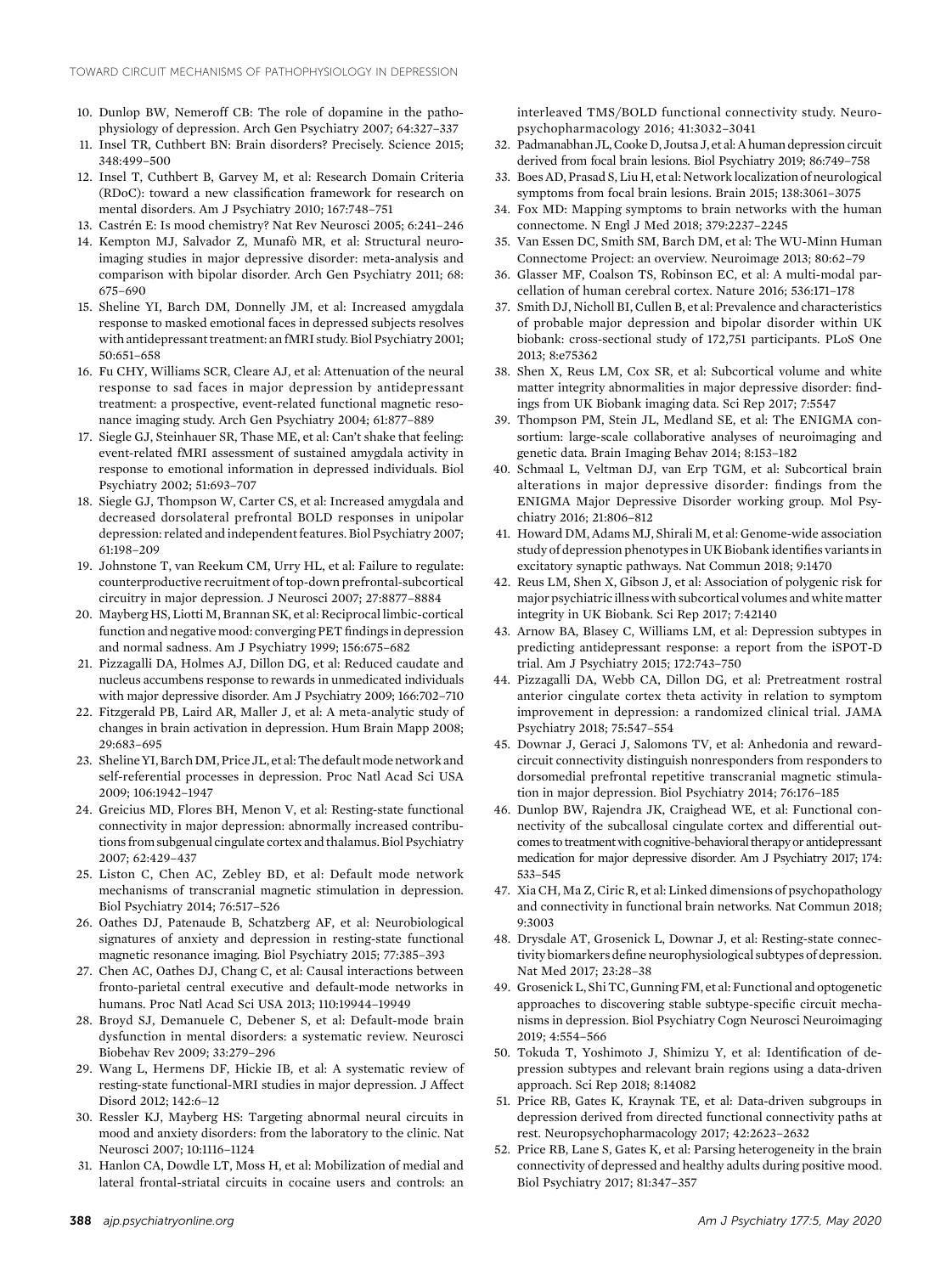- 53. Williams LM: Precision psychiatry: a neural circuit taxonomy for depression and anxiety. Lancet Psychiatry 2016; 3:472–480
- 54. Webb CA, Dillon DG, Pechtel P, et al: Neural correlates of three promising endophenotypes of depression: evidence from the EMBARC study. Neuropsychopharmacology 2016; 41:454–463
- 55. Yan C-G, Craddock RC, Zuo X-N, et al: Standardizing the intrinsic brain: towards robust measurement of inter-individual variation in 1000 functional connectomes. Neuroimage 2013; 80: 246–262
- 56. Power JD, Mitra A, Laumann TO, et al: Methods to detect, characterize, and remove motion artifact in resting state fMRI. Neuroimage 2014; 84:320–341
- 57. Satterthwaite TD, Elliott MA, Gerraty RT, et al: An improved framework for confound regression and filtering for control of motion artifact in the preprocessing of resting-state functional connectivity data. Neuroimage 2013; 64:240–256
- 58. Power JD, Lynch CJ, Dubin MJ, et al: Characteristics of respiratory measures in young adults scanned at rest, including systematic changes and "missed" deep breaths. Neuroimage 2020; 204:116234
- 59. Power JD, Lynch CJ, Silver BM, et al: Distinctions among real and apparent respiratory motions in human fMRI data. Neuroimage 2019; 201:116041
- 60. Laumann TO, Gordon EM, Adeyemo B, et al: Functional system and areal organization of a highly sampled individual human brain. Neuron 2015; 87:657–670
- 61. Gratton C, Laumann TO, Nielsen AN, et al: Functional brain networks are dominated by stable group and individual factors, not cognitive or daily variation. Neuron 2018; 98:439–452.e5
- 62. Dinga R, Schmaal L, Penninx BWJH, et al: Evaluating the evidence for biotypes of depression: methodological replication and extension of Drysdale et al 2017. Neuroimage Clin 2019; 22:101796
- 63. Lynch CJ, Gunning FM, Liston C: Causes and consequences of diagnostic heterogeneity in depression: paths to discovering novel biological depression subtypes. Biol Psychiatry (in press)
- 64. Post RM, Denicoff KD, Leverich GS, et al: Morbidity in 258 bipolar outpatients followed for 1 year with daily prospective ratings on the NIMH life chart method. J Clin Psychiatry 2003; 64:680–690
- 65. van der Markt A, Klumpers UM, Draisma S, et al: Testing a clinical staging model for bipolar disorder using longitudinal life chart data. Bipolar Disord 2019; 21:228–234
- 66. Poldrack RA, Laumann TO, Koyejo O, et al: Long-term neural and physiological phenotyping of a single human. Nat Commun 2015; 6: 8885
- 67. Braga RM, Buckner RL: Parallelinterdigitated distributed networks within the individual estimated by intrinsic functional connectivity. Neuron 2017; 95:457–471.e5
- 68. Gordon EM, Laumann TO, Gilmore AW, et al: Precision functional mapping of individual human brains. Neuron 2017; 95:791–807.e7
- 69. Marek S, Siegel JS, Gordon EM, et al: Spatial and temporal organization of the individual human cerebellum. Neuron 2018; 100: 977–993.e7
- 70. Nestler EJ, Hyman SE: Animal models of neuropsychiatric disorders. Nat Neurosci 2010; 13:1161–1169
- 71. Fenno L, Yizhar O, Deisseroth K: The development and application of optogenetics. Annu Rev Neurosci 2011; 34:389–412
- 72. Urban DJ, Roth BL: DREADDs (designer receptors exclusively activated by designer drugs): chemogenetic tools with therapeutic utility. Annu Rev Pharmacol Toxicol 2015; 55:399–417
- 73. Gradinaru V, Mogri M, Thompson KR, et al: Optical deconstruction of parkinsonian neural circuitry. Science 2009; 324:354–359
- 74. Tye KM, Mirzabekov JJ, Warden MR, et al: Dopamine neurons modulate neural encoding and expression of depression-related behaviour. Nature 2013; 493:537–541
- 75. Ferenczi EA, Zalocusky KA, Liston C, et al: Prefrontal cortical regulation of brainwide circuit dynamics and reward-related behavior. Science 2016; 351:aac9698-1–acc9698-12
- 76. Stuber GD, Sparta DR, Stamatakis AM, et al: Excitatory transmission from the amygdala to nucleus accumbens facilitates reward seeking. Nature 2011; 475:377–380
- 77. Warden MR, Selimbeyoglu A, Mirzabekov JJ, et al: A prefrontal cortex-brainstem neuronal projection that controls response to behavioural challenge. Nature 2012; 492:428–432
- 78. Seo C, Guru A, Jin M, et al: Intense threat switches dorsal raphe serotonin neurons to a paradoxical operational mode. Science 2019; 363:538–542
- 79. Krishnan V, Han MH, Graham DL, et al: Molecular adaptations underlying susceptibility and resistance to social defeat in brain reward regions. Cell 2007; 131:391–404
- 80. Chaudhury D, Walsh JJ, Friedman AK, et al: Rapid regulation of depression-related behaviours by control of midbrain dopamine neurons. Nature 2013; 493:532–536
- 81. Bagot RC, Parise EM, Peña CJ, et al: Ventral hippocampal afferents to the nucleus accumbens regulate susceptibility to depression. Nat Commun 2015; 6:7062
- 82. Covington HE 3rd, Lobo MK, Maze I, et al: Antidepressant effect of optogenetic stimulation of the medial prefrontal cortex. J Neurosci 2010; 30:16082–16090
- 83. Mayberg HS, Lozano AM, Voon V, et al: Deep brain stimulation for treatment-resistant depression. Neuron 2005; 45:651–660
- 84. Otis JM, Namboodiri VMK, Matan AM, et al: Prefrontal cortex output circuits guide reward seeking through divergent cue encoding. Nature 2017; 543:103–107
- 85. Lammel S, Lim BK, Ran C, et al: Input-specific control of reward and aversion in the ventral tegmental area. Nature 2012; 491:212–217
- 86. Proulx CD, Hikosaka O, Malinow R: Reward processing by the lateral habenula in normal and depressive behaviors. Nat Neurosci 2014; 17:1146–1152
- 87. Soumier A, Sibille E: Opposing effects of acute versus chronic blockade of frontal cortex somatostatin-positive inhibitory neurons on behavioral emotionality in mice. Neuropsychopharmacology 2014; 39:2252–2262
- 88. Namburi P, Beyeler A, Yorozu S, et al: A circuit mechanism for differentiating positive and negative associations. Nature 2015; 520: 675–678
- 89. Spellman T, Svei M, Liston C: Prefrontal deep projection neurons enable cognitive flexibility via persistent feedback monitoring. bioRxiv, November 4 2019.<https://doi.org/10.1101/828590>
- 90. Lake EMR, Ge X, Shen X, et al: Simultaneous mesoscopic Ca2+ imaging and fMRI: neuroimaging spanning spatiotemporal scales. bioRxiv, March 11, 2019;<https://doi.org/10.1101/464305>
- 91. McGirr A, LeDue J, Chan AW, et al: Cortical functional hyperconnectivity in a mouse model of depression and selective network effects of ketamine. Brain 2017; 140:2210–2225
- 92. Lu R, Liang Y, Meng G, et al: Rapid mesoscale volumetric imaging of neural activity with synaptic resolution. Nat Methods 2020; 17: 291–294
- 93. Hultman R, Ulrich K, Sachs BD, et al: Brain-wide electrical spatiotemporal dynamics encode depression vulnerability. Cell 2018; 173:166–180.e14
- 94. Kirkby LA, Luongo FJ, Lee MB, et al: An amygdala-hippocampus subnetwork that encodes variation in human mood. Cell 2018; 175: 1688–1700.e14
- 95. Tasic B, Yao Z, Graybuck LT, et al: Shared and distinct transcriptomic cell types across neocortical areas. Nature 2018; 563: 72–78
- 96. Li N, Lee B, Liu R-J, et al: mTOR-dependent synapse formation underlies the rapid antidepressant effects of NMDA antagonists. Science 2010; 329:959–964
- 97. Phoumthipphavong V, Barthas F, Hassett S, et al: Longitudinal effects of ketamine on dendritic architecture in vivo in the mouse medial frontal cortex. eNeuro, March 23 2016; 3(2):ENEURO. 0133-15.2016. [https://www.eneuro.org/content/3/2/ENEURO.0133-](https://www.eneuro.org/content/3/2/ENEURO.0133-15.2016) [15.2016](https://www.eneuro.org/content/3/2/ENEURO.0133-15.2016)